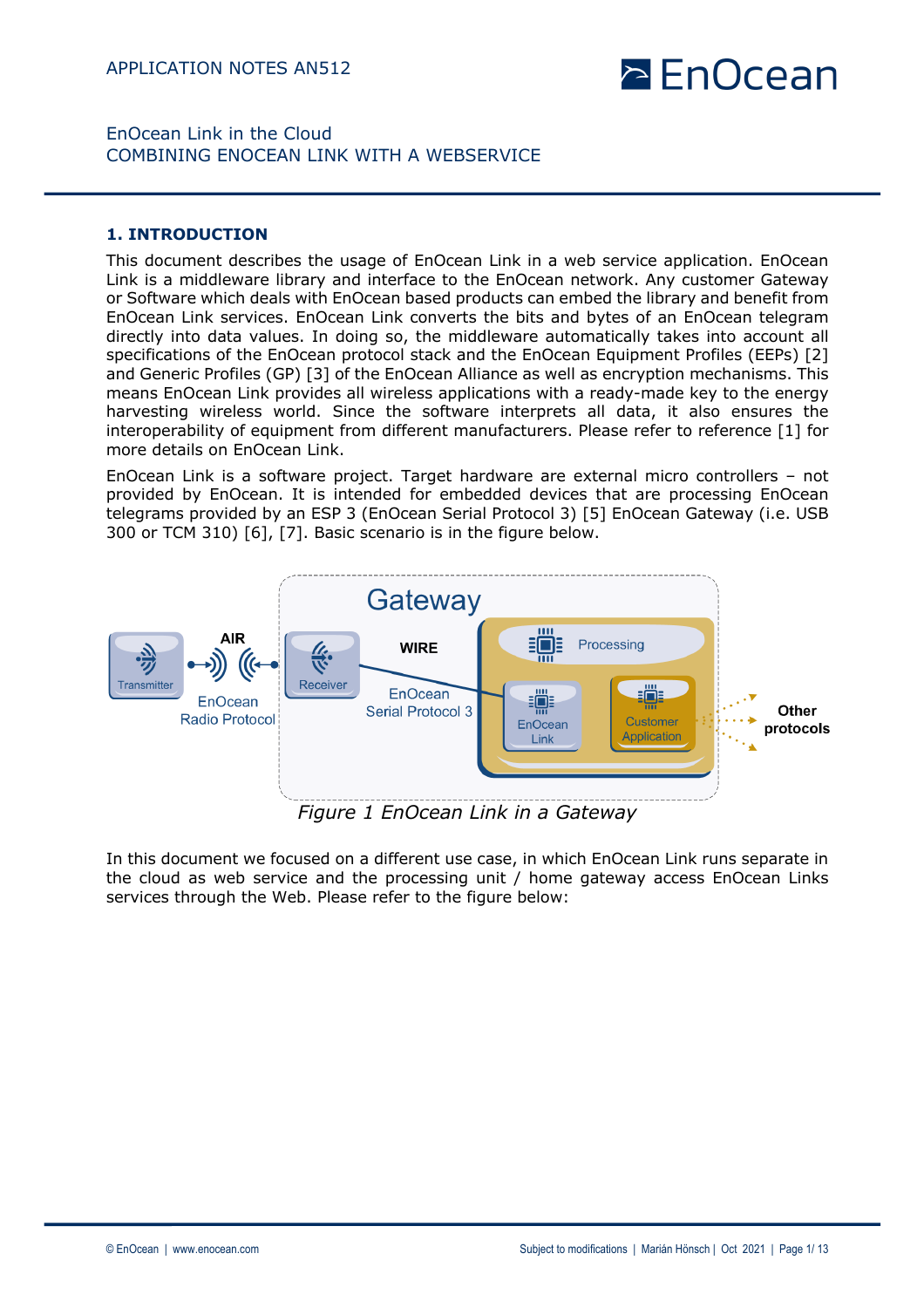



*Figure 2 EnOcean Link in the Cloud*

There can be a huge quantity of Building scenarios / separate installations. All of them have an EnOcean Gateway and an Application running. The EnOcean Gateway and the application can be placed together onto a separate hardware. They are using the Internet communication to put request to EnOcean Link in the cloud to interpret their received telegrams from Smart Nodes. As return they get from EnOcean Link the actual data and can continue with their application. This way the Home Gateway stays as simple and cost effective as possible, because the main EnOcean specific processing part is executed by EnOcean Link in the cloud.

The actual web application is up and running and can be used for laboratory use on "as-is" basis. It is useful for smaller demonstrators or as a starting point for your own web service development. Its main purpose is to demonstrate the huge potential of EnOcean Link and the use of it in the cloud. Please be inspired by it.

The EnOcean Link Webservice is running on a detached server outside EnOcean. On the same server a web interface (internet site) for the Web service is running. This web interface is useful if you need to check your data, see a demonstration of EnOcean Link functionality or just want to have an impression of what EnOcean Link is.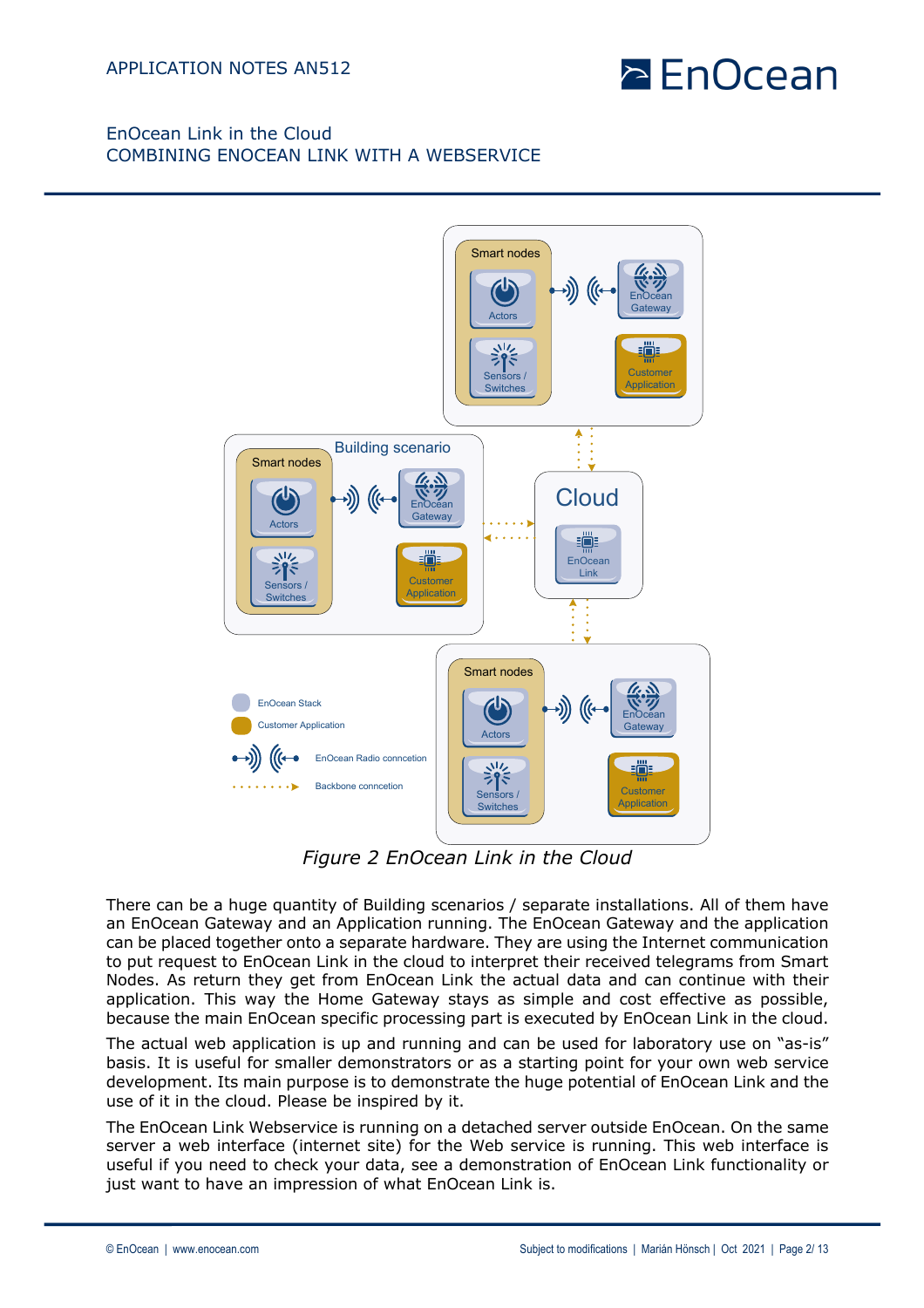# **EnOcean**

# EnOcean Link in the Cloud COMBINING ENOCEAN LINK WITH A WEBSERVICE

The EnOcean Link Webservice is also available via a Web page. You can link to this service also from your pages. Just mention it is run by EnOcean Link. As reference implementation you can even use the included HTML files and scripts.

Please visit this link to access the web interface:

#### http://85.214.110.59/

This document describes:

- How to use the EnOcean Link Webservice trough any Website or from your application
- How to build EnOcean Link Webservice on your own

#### **1.1. Definitions**

| Term / Abbr.  | Description                                                          |  |
|---------------|----------------------------------------------------------------------|--|
| $\mu$ C       | Microcontroller (external)                                           |  |
| <b>AES</b>    | <b>Advanced Encryption Standard</b>                                  |  |
| API           | Application Programming Interface                                    |  |
| <b>APP</b>    | Application                                                          |  |
| <b>ASK</b>    | Amplitude Shift Keying                                               |  |
| <b>CBC</b>    | <b>Cipher Block Chaining</b>                                         |  |
| <b>CMAC</b>   | Cipher Based Message Authentication Code                             |  |
| <b>CRC</b>    | <b>Cyclic Redundancy Codes</b>                                       |  |
| <b>DATA</b>   | Payload of a radio telegram                                          |  |
| <b>Device</b> | Customer end-device with an integrated EnOcean radio module          |  |
| <b>EEP</b>    | <b>EnOcean Equipment Profile</b>                                     |  |
| <b>EHW</b>    | Energy Harvested Wireless protocol                                   |  |
| <b>ERP</b>    | EnOcean Radio Protocol (ERP1 = Version 1, ERP2 = Version 2)          |  |
| ESP3          | EnOcean Serial Protocol V3                                           |  |
| <b>FSK</b>    | Frequency Shift Keying                                               |  |
| Gateway       | Module with a bidirectional serial communication connected to a HOST |  |
| <b>GP</b>     | <b>Generic Profiles</b>                                              |  |
| ID            | Unique module identification number                                  |  |
| <b>KEY</b>    | Specific parameter used to encrypt / decrypt / transform DATA        |  |
| <b>MAC</b>    | <b>Message Authentication Code</b>                                   |  |
| <b>MSB</b>    | <b>Most Significant Byte</b>                                         |  |
| <b>PSK</b>    | Pre-shared Key                                                       |  |
| <b>PTM</b>    | <b>Pushbutton Transmitter Module</b>                                 |  |
| <b>RLC</b>    | <b>Rolling Code</b>                                                  |  |
| R-ORG         | Message parameter identifying the message type                       |  |
| <b>SLF</b>    | Security Level Format specifying which security parameters are used  |  |
| <b>TXID</b>   | ID of a transmitter                                                  |  |
| <b>VAES</b>   | <b>Variable AES</b>                                                  |  |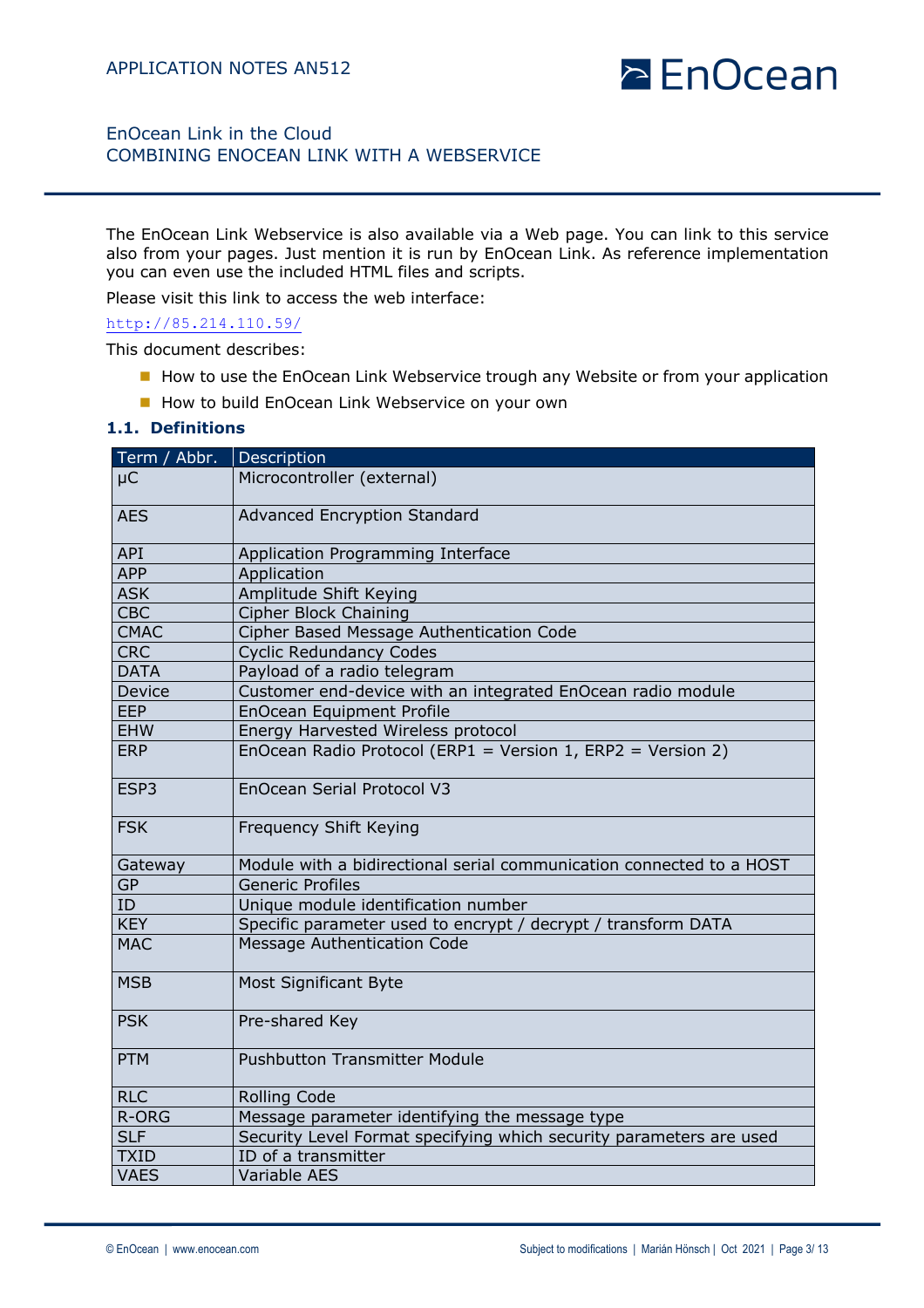EnOcean Link in the Cloud COMBINING ENOCEAN LINK WITH A WEBSERVICE

## **1.2. References**

- [1] EnOcean Link http://www.enocean.com/en/enocean-software/enocean-link/
- [2] EEP Specification http://www.enocean-alliance.org/eep/
- [3] GP Specification http://www.enocean-alliance.org/de/enocean\_standard/
- [4] EnOcean **Radio** Radio **Protocol** 1 http://www.enocean.com/fileadmin/redaktion/pdf/tec\_docs/EnOceanRadioProtocol.pdf
- [5] ESP 3 http://www.enocean.com/esp
- [6] Gateway Controller http://www.enocean.com/en/enocean-software/gateway-controller/
- [7] Dolphin V4 Gateway Controller http://www.enocean.com/en/enocean-software/
- [8] HTerm http://www.der-hammer.info/terminal/

### **1.3. Revision History**

| <b>No</b>   | Major Changes |
|-------------|---------------|
| <b>1.V.</b> | First version |
|             |               |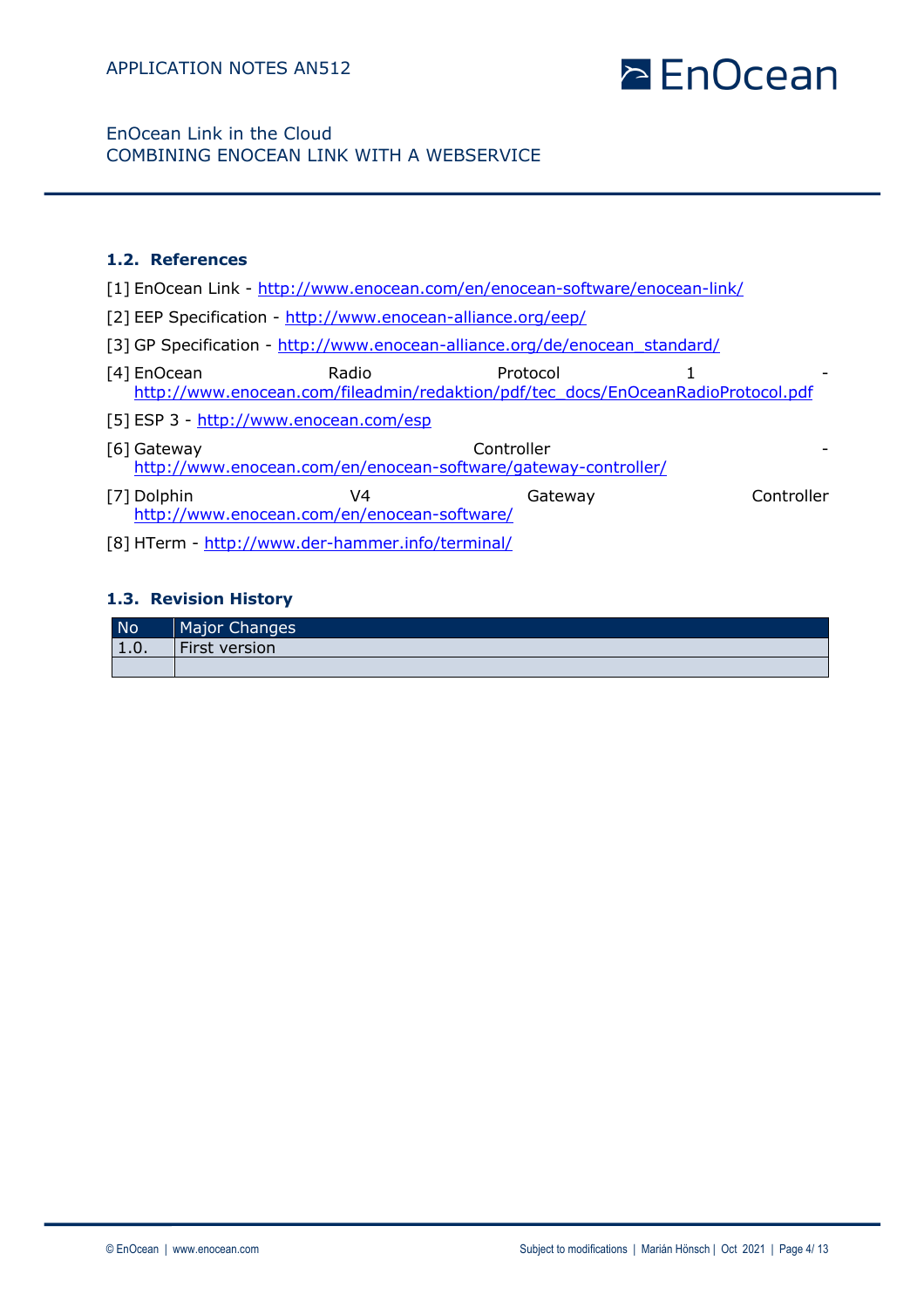### EnOcean Link in the Cloud COMBINING ENOCEAN LINK WITH A WEBSERVICE

#### **2. ENOCEAN LINK WEBSERVICE**

The EnOcean Link Webservice is a service which acts like EnOcean Link via HTTP-Requests. The received telegram from the EnOcean Gateway are forwarded to the EnOcean Link service in the cloud for further analysis. The format of the received data can be exact the same as the EnOcean gateway provided it (ESP3), but for demonstration purposes we also included other formats.

Currently, it supports:

- ESP3  $[5]$  as packet type 01
- ERP1-data  $[4]$
- $\blacksquare$  manually entered data.

For ESP3- or ERP1-requests, it can analyze the telegrams which are supplied and return the complete parsed telegram structure (e.g. RORG, DATA, Source-ID etc).

If the forwarded telegram is a Teach-In request then EnOcean Link Webservice stores the ID and EEP for further development. After a limited time period the Database is erased.

If a Telegram is being forwarded and the ID and EEP are known, then EnOcean Link Webservice interprets the given data according to the chosen profile. The interpreted data are then returned.

An example is given in the following text. For an example of the Web interface please refer to chapter 3.

#### **2.1. Specification**

The EnOcean Link Webservice can be accessed at http://85.214.110.59 under port 8080. Therefore, the base URL for every request is http://85.214.110.59:8080. The EnOcean Link Webservice supports:

- **n** HTTP-GET
- **N** HTTP-POST

For both requests, the parameters are given in the well-known format for key-value-pairs: key0=value0&key1=value1 etc.

For a GET request, the parameters are appended after a '?' at the URL, for a POST request, the parameters are given in the HTTP-BODY (please refer to the Tutorial of usinG EnOcean Link Webservice section where you can see an example of how to use jQuery to create requests with JavaScript).

There are several kinds of requests, each requires different parameters and supports different return values. These requests are:

- **n Packet-Request:** For ESP3- and ERP1-data format. It is called Packet-Request because all provided data is given in a single packet of hex-data. The provided telegram can also be a teach-in telegram. The ESP3- and ERP1-data format is defined in the EnOcean standard.
- **n Manual-Teach-In-Request**: Manually define a device in the database. You provide a Device-id as well as the EEP [2] (RORG, FUNC, TYPE) and this entry is then stored. This learns a device into the system.
- **n Data-Request**: You provide a Device-id as well as payload hex-data. The data will be interpreted according to the profile specified in the teach-in procedure.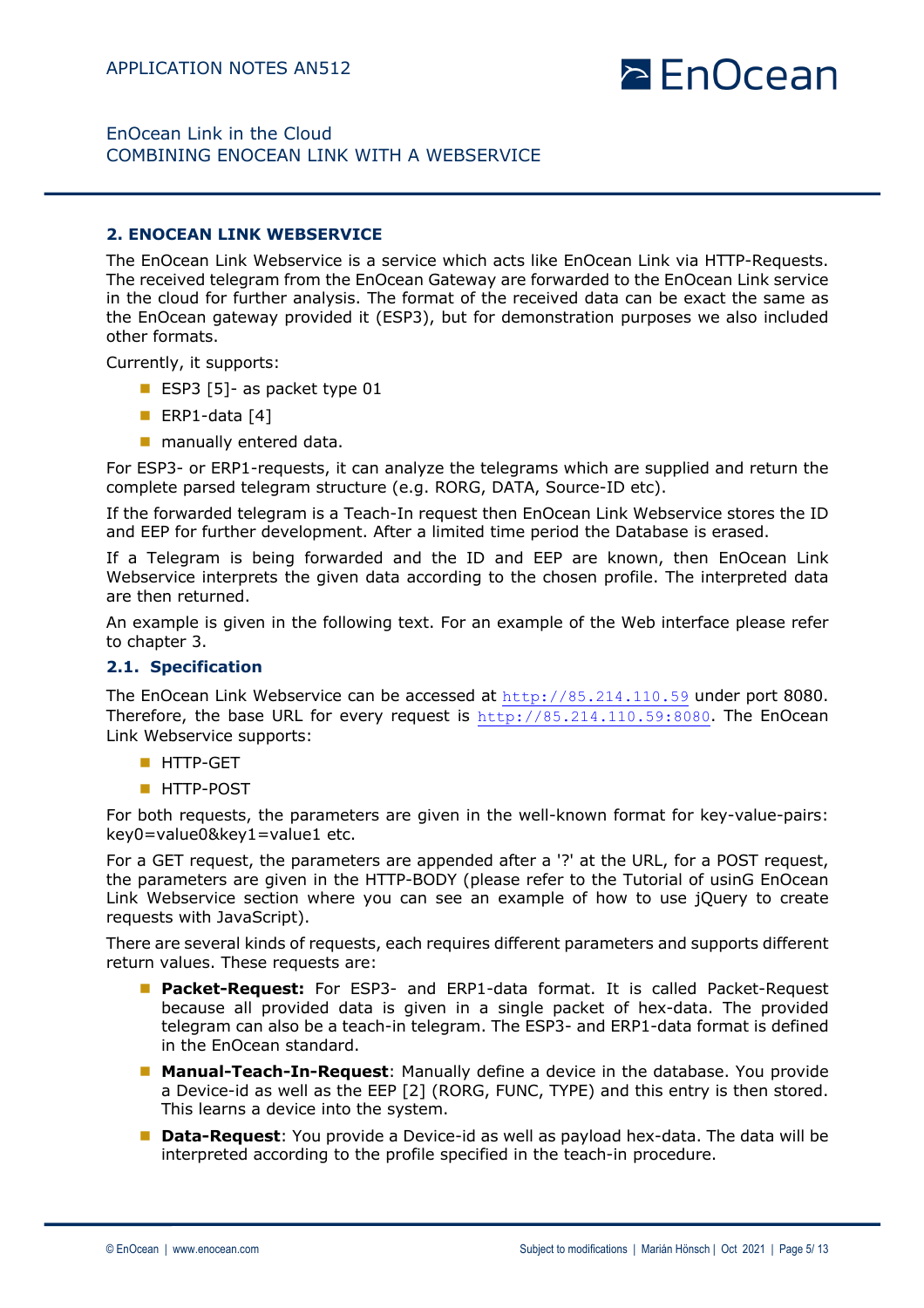# EnOcean Link in the Cloud COMBINING ENOCEAN LINK WITH A WEBSERVICE

Please note that for data interpretation with Packet Request or Data Request the Device-ID and the profile (EEP) must be known by EnOcean Link Webservice. This can be done by manual Teach-in or by providing a Teach-In telegram via Packet Request.

Currently supports EnOcean Link Webservice RPS, 1BS and 4BS-telegrams which it was tested with. Following Profiles are supported:

- F6-02-XX, F6-03-XX, F6-04-XX, F6-10-XX
- A5-02-XX, A5-04-XX, A5-06-XX, A5-07-XX, A5-10-XX, A5-12-XX
- $\blacksquare$  D5-00-01

#### **2.2. Parameters of Requests**

The necessary parameters for GET and POST request are as follows:

#### **2.2.1. Packet-Request**

| key      | value                                                                                                                                                                               |
|----------|-------------------------------------------------------------------------------------------------------------------------------------------------------------------------------------|
| datatype | "esp3" or "erp1"                                                                                                                                                                    |
| data     | your esp3-packet resp. your erp1-telegram as a string of hex-characters<br>without whitespaces, the length should be a multiple of 2 because every<br>2 characters represent 1 byte |

### **2.2.2. Manual-Teach-In-Request**

| key      | value                                                                                                                                  |
|----------|----------------------------------------------------------------------------------------------------------------------------------------|
| deviceId | the device-id of the device which will be teached in: 8 hex-characters<br>(equals 4 bytes which is the standard length of a device id) |
| rorg     | the rorg of your desired profile, 1 or 2 hex-characters                                                                                |
| func     | the func of your desired profile, 1 or 2 hex-characters                                                                                |
| type     | the type of your desired profile, 1 or 2 hex-characters                                                                                |

#### **2.2.3. Data-Request**

| key      | value                                                                                                                                         |
|----------|-----------------------------------------------------------------------------------------------------------------------------------------------|
| datatype | "data"                                                                                                                                        |
| deviceId | the device-id of the device that was previously teached in: 8 hex-<br>characters (equals 4 bytes which is the standard length of a device id) |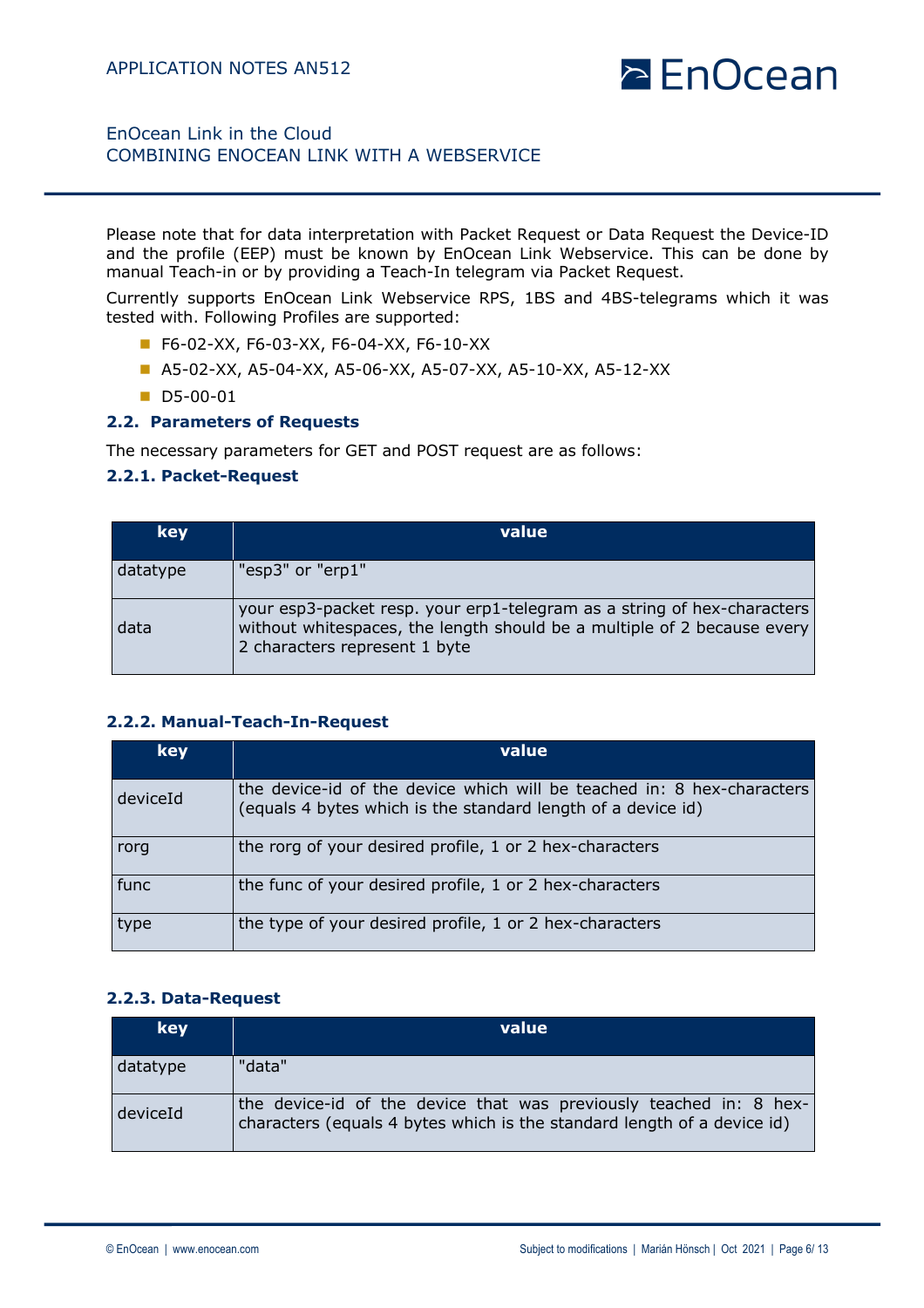# EnOcean Link in the Cloud COMBINING ENOCEAN LINK WITH A WEBSERVICE

| data | the data to interpret: 2 hex-characters for RPS- or 1BS-profiles, 8 hex-<br>characters for 4BS-profiles |
|------|---------------------------------------------------------------------------------------------------------|
|      |                                                                                                         |

Remember that every parameter given in an HTTP-Request will be automatically treated as string. Thus, the strings do not need to be quoted. For example, a correct query-string would look like this:

datatype=data&deviceId=12345678&data=0A.

#### **2.3. Return-Values**

The EnOcean Link Webservice uses JSON to return its results. The return value is always - in case of success as well as in case of an error - a single JSON-object. Depending on the type and the success of the request the JSON-object contains different fields.

#### **2.3.1. Error case**

In case of an error the JSON-object contains only one single field "error", the value of which is a string containing an error message.

#### **2.3.2. Success case**

In case of a successful interpretation the return field is coded in JSON Format. There are two basic structures to be considered:

**n** Telegram

This structure is returned in case of Packet-Request.

**n** Profile

This structure is returned in case of Manual-Teach-In-Requests, Data-Request (when the device is known) and Packet-Request (when the device is known or the provided telegram is an actual Teach-In telegram)

### **Telegram**

The "telegram"-field contains a JSON-object with the following fields:

| "rorg"          | Number |
|-----------------|--------|
| "data"          | String |
| "srcId"         | Number |
| "status"        | Number |
| "destinationId" | Number |
| "dBm"           | Number |
| "subtelCount"   | Number |
| "rorg"          | Number |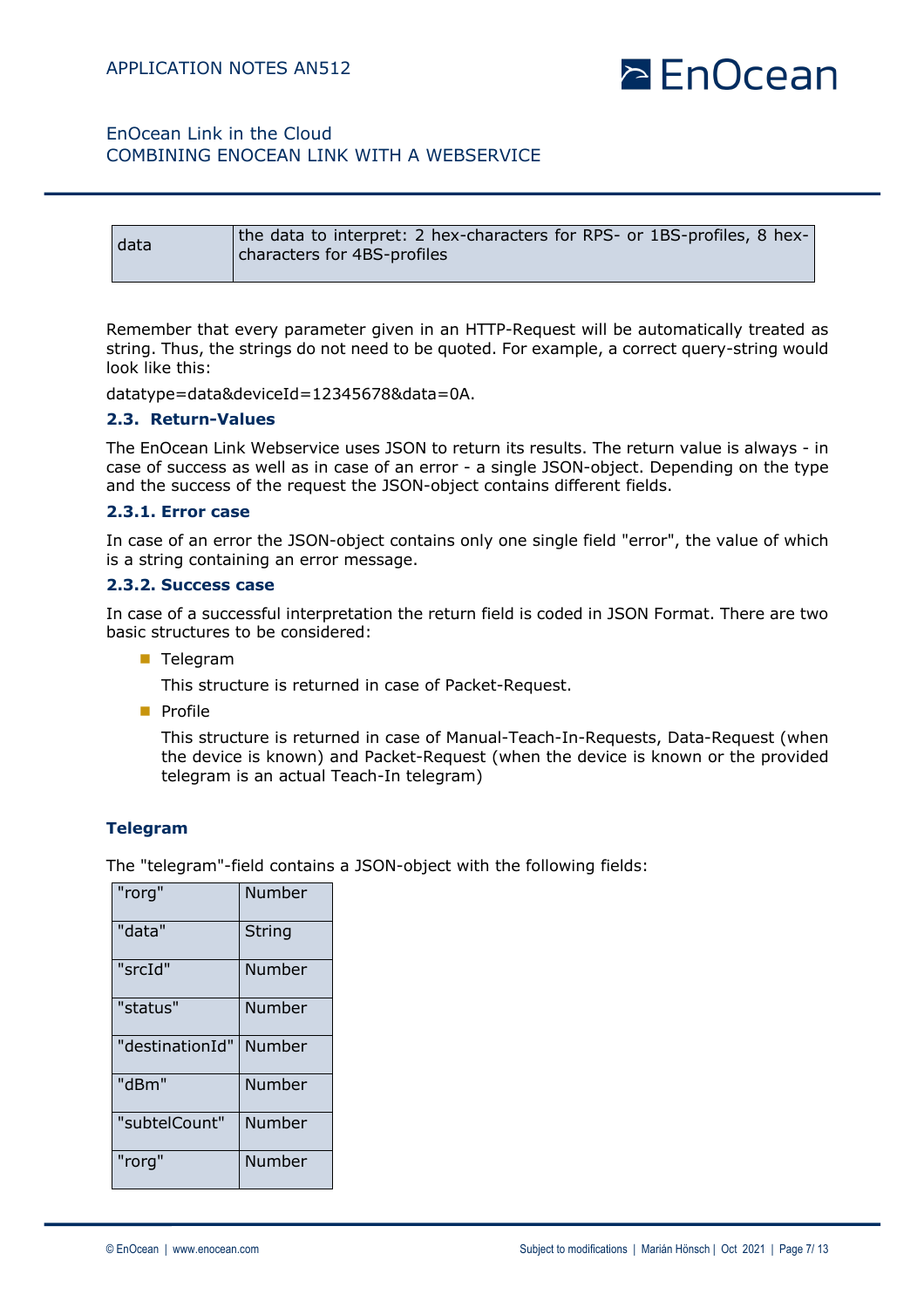

### **Profile**

The "profile"-field contains an array of JSON-objects. Each of them represents a channel and contains the following fields:

| "name"  | <b>String</b> |
|---------|---------------|
| "min"   | Number        |
| "max"   | Number        |
| "value" | Number        |
| "unit"  | <b>String</b> |

Note that according to JSON the Number values can be integer or float. Be careful when printing these values because normally they will be printed as decimal values but sometimes you will rather print them as hex values, e.g. the RORG-field or Device-Ids.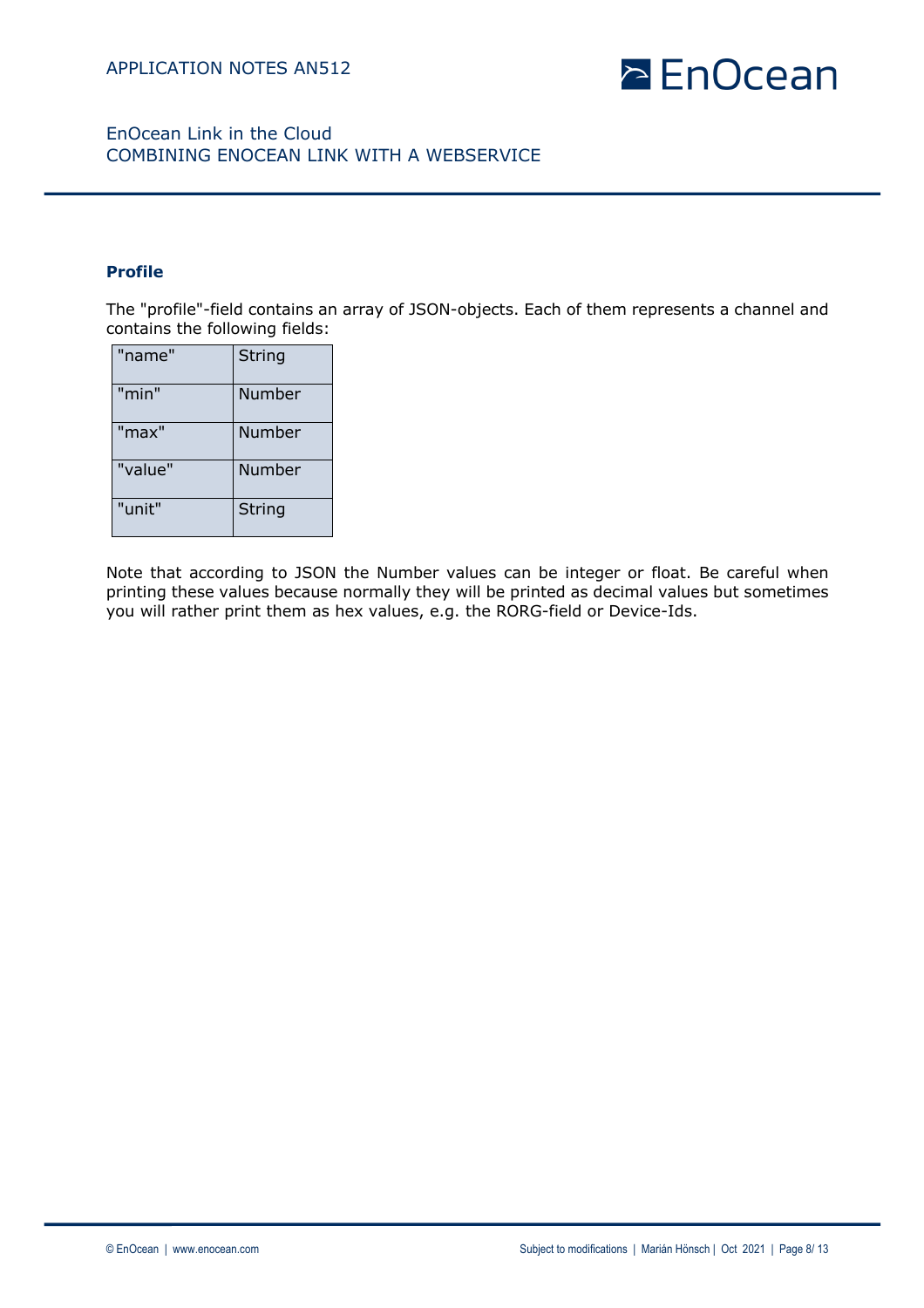

#### **3. TUTORIAL OF USING ENOCEAN LINK WEBSERVICE**

A Web-Frontend for using the EnOcean Link Webservice can be found at http://85.214.110.59. The usage should be quite straightforward: On the left side you can choose which kind of request you want to send to the EnOcean Link Webservice, please refer to Figure 3. Then, the appropriate input-fields are shown and you can configure your request and send it to the EnOcean Link Webservice. The results will be shown below.

# **EnOcean Link Webservice**

Request

- $\odot$  ESP3
- $\circ$  ERP1
- **Data**
- **Manual Teach-In**

| e.g. 55 00 07 07 01 7A F6 30 FE FF FE BC 30 01 FF FF FF FF 2D 00 C6 |                   |
|---------------------------------------------------------------------|-------------------|
|                                                                     | Send <sup>2</sup> |
|                                                                     |                   |
|                                                                     |                   |

*Figure 3 EnOcean Link Webservice Web Frontend*

The front end pages can be downloaded also with the scripts, this way you can build it also into your own webpage.

#### **3.1. HTTP-GET**

Using the EnOcean Link Webservice is very simple. The easiest method to use it is by sending Http-GET requests via your browser which just means calling a specific URL. Please visit: http://85.214.110.59/tutorial/

to see a URL Tutorial. There are several clickable URLs for you below. As a result, you can see the returned JSON. Please see Figure 4.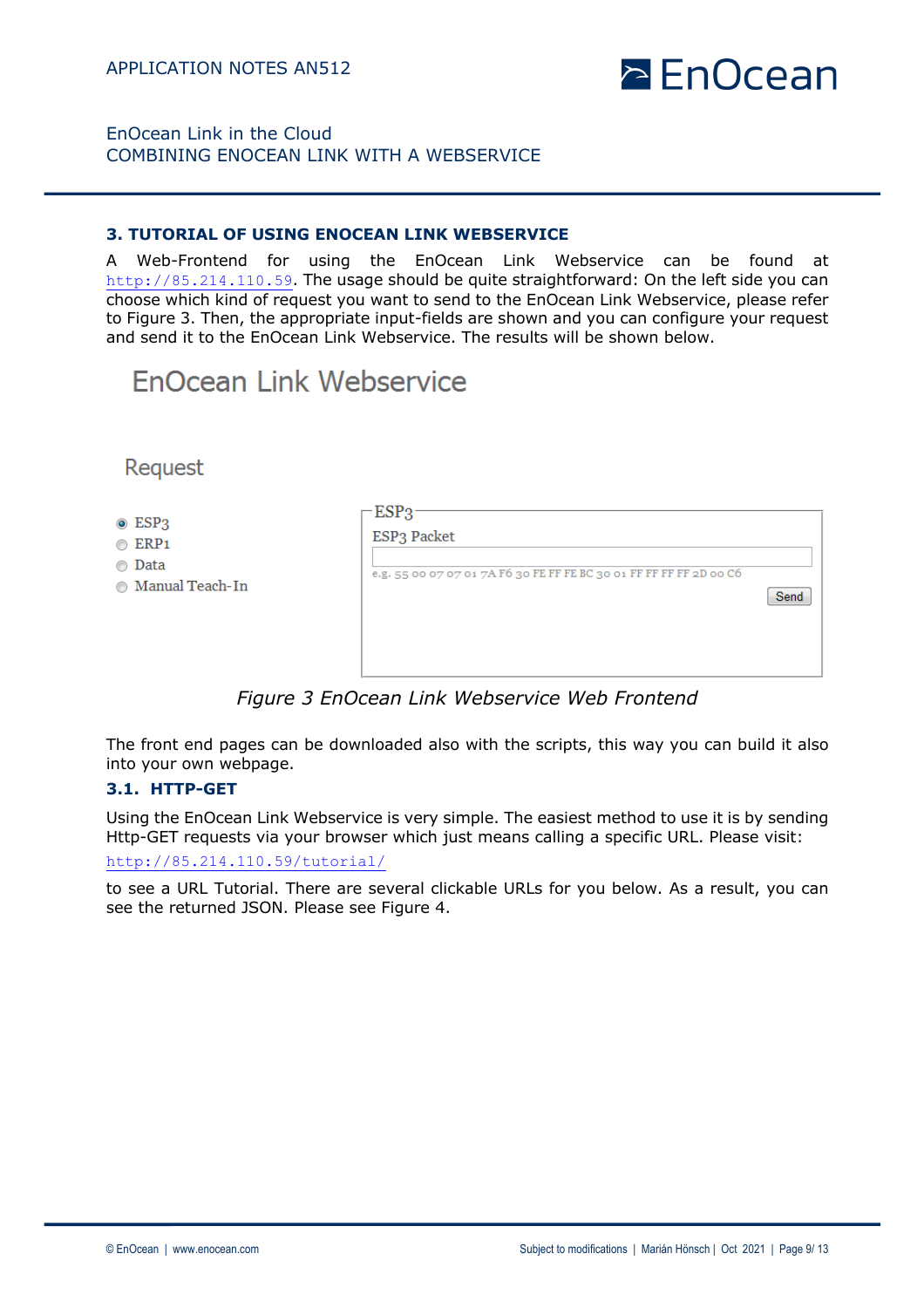

# **EnOcean Link Webservice - Tutorial**

JavaScript Source Code

# **Send Request**

| Manual-Teach-In-Request | $deviceld = FEFFFEEC, rorge = F6, func = 02, type = 01$                            |
|-------------------------|------------------------------------------------------------------------------------|
| Data-Request            | datatype=data, deviceId=FEFFFEBC, data=30                                          |
| ERP1-Request            | $datatype=erp1$ , $data=FG 30 FE FF FE BC 30 00$                                   |
| ESP3-Request            | datatype=esp3, data=55 00 07 07 01 7A F6 30 FE FF FE BC 30 01 FF FF FF FF 2D 00 C6 |

# **Result**

no request sent

# *Figure 4 EnOcean Link Webservice Tutorial*

The Content-Type of the returned JSON is "application/json". Therefore, some browsers do not show the results but offer you to save a file.

### **3.1.1. Manual-Teach-In-Request**

We teach in a device with an arbitrary device-id, we use the following profile: RORG=A5, FUNC=08, TYPE=03. That is

- $\blacksquare$  a 4BS-profile;
- Light, Temperature and Occupancy Sensor;
- Range 0lx to 1530lx, -30°C to +50°C and Occupancy Button.

http://85.214.110.59:8080?deviceId=12345678&rorg=A5&func=08&type=03

### **3.1.2. Data-Request**

We send data which should be interpreted with our previously teached-in profile. The data should encode the following values:

- supply voltage  $5.1V$ ,
- lilumination 1530lx,
- $\blacksquare$  temperature 50 $\textdegree$ C,
- **n** button: pressed.

http://85.214.110.59:8080/?datatype=data&deviceId=12345678&data=FFFFFF0A

### **3.1.3. Packet-Request with ERP1**

Now we send the same data as above, but packed into an ERP1-telegram. http://85.214.110.59:8080?datatype=erp1&data=A5FFFFFF0A123456780000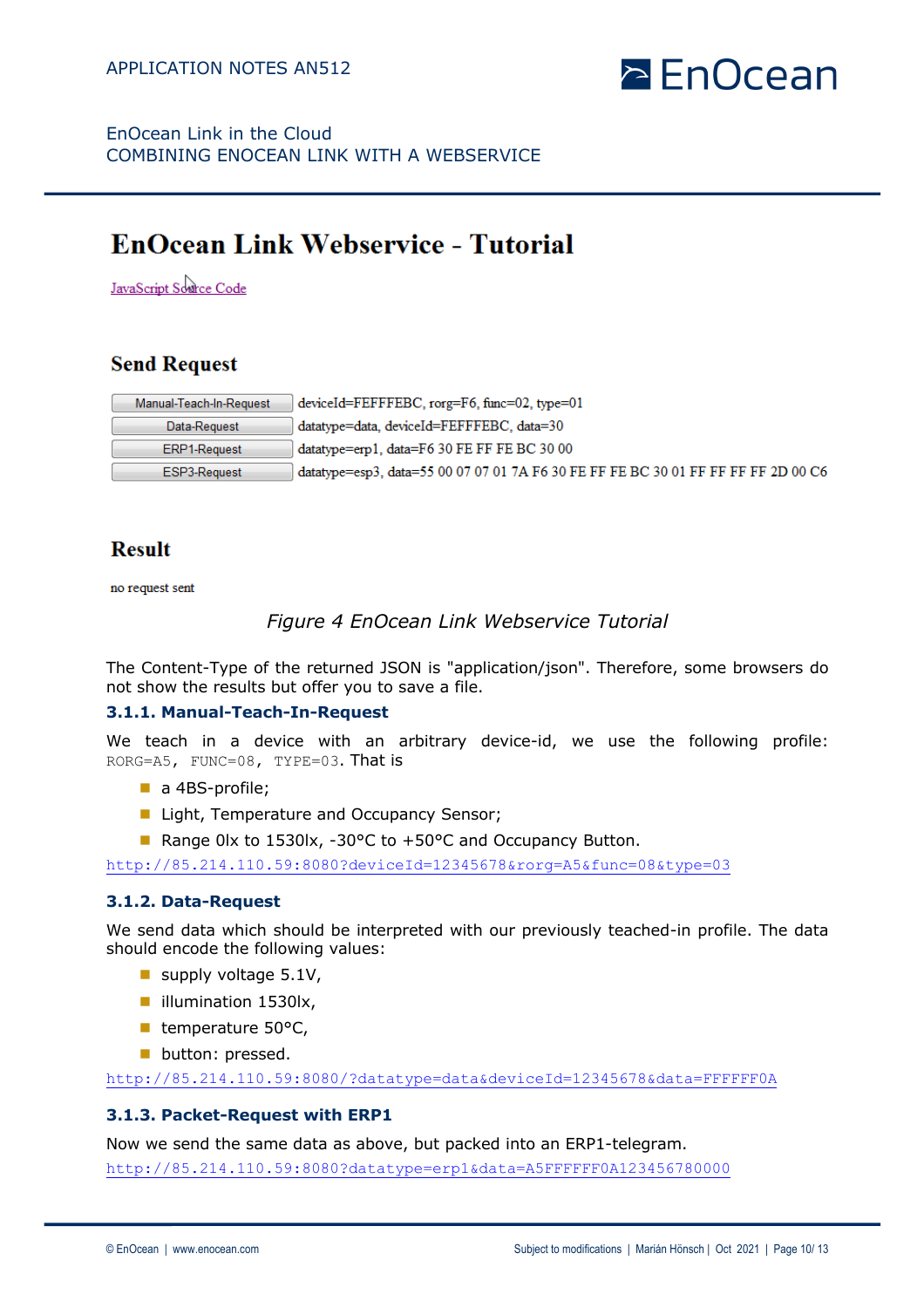# **PEnOcean**

## EnOcean Link in the Cloud COMBINING ENOCEAN LINK WITH A WEBSERVICE

#### **3.1.4. Packet-Request with EESP**

Now we send the same data as twice above, but packed into an ESP3-packet type 01:

http://85.214.110.59:8080/?datatype=esp3&data=55000A0701EBA5FFFFFF0A123456780 001FFFFFFFF500072

### **3.2. HTTP-POST**

Creating a HTTP-POST request is not as easy as typing an URL into the browser. An approach to create and send HTTP-POST requests is by using JavaScript with the jQuery-library for Ajax-Requests. The jQuery-library natively supports Cross-Origin-Resource-Sharing (CORS) which is necessary to send Ajax-Requests to a different server than the one which supplied the website. A very simple website is located at

http://85.214.110.59/tutorial.

The source code of the script can be found at

http://85.214.110.59/tutorial/request.js.

Or click on the direct link. It contains comments which explain the very basics used in this example.

#### **3.3. Using HTerm**

If you have a USB stick with EnOcean Gateway, you can use it to receive telegrams which will then be sent as ESP3-packets to your machine. Maybe you can use the tool HTerm to see these packets and use them for the EnOcean Link Webservice. Please see reference [8] for details and user conditions.

To connect HTerm to your USB EnOcean Gateway, select it under port and configure the Baud-rate to 57600, then click Connect. It is a good idea to change the output to Hex-format and configure the "Newline after … ms receive pause" to 2, because then the packets will be separated properly.

You can select a packet in HTerm and copy it as Hex and then paste it to the Webpage to send it to the EnOcean Link Webservice. Please refer to the following Pictures.



*Figure 5 Copy the Telegram Input as Hex*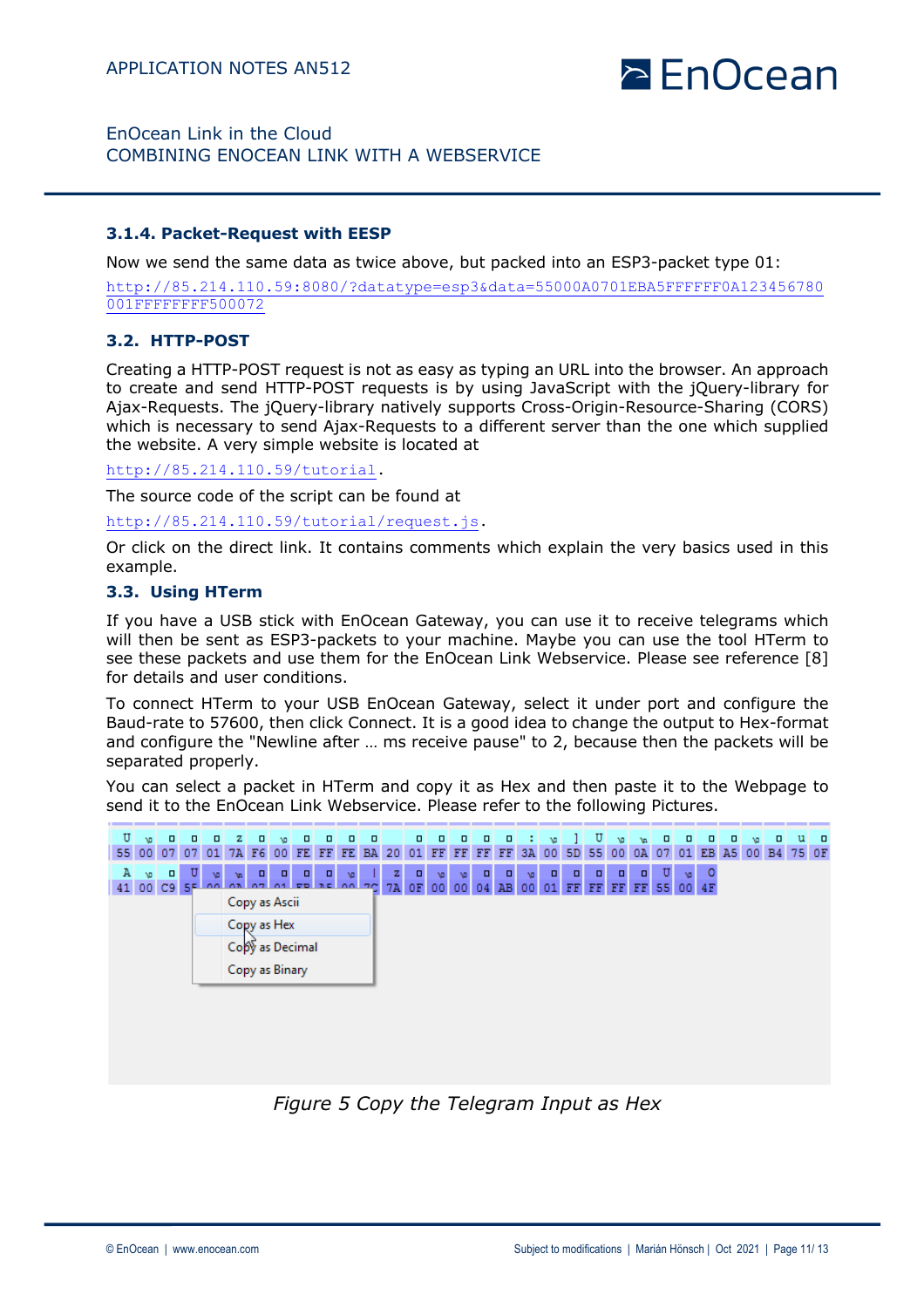

| Request                  |                                                                         |
|--------------------------|-------------------------------------------------------------------------|
| $\odot$ ESP3             | $-$ ESP3                                                                |
| $\circ$ ERP1             | ESP <sub>3</sub> Packet                                                 |
| Data                     | 55 00 0A 07 01 EB A5 00 7C 7A 0F 00 00 04 AB 00 01 FF FF FF FF 55 00 4F |
| ⋒                        | e.g. 55 00 07 07 01 7A F6 30 FE FF FE BC 30 01 FF FF FF FF 2D 00 C6     |
| <b>6</b> Manual Teach-In | Sen                                                                     |

*Figure 6 Insert it and submit as ESP 3 Packet*